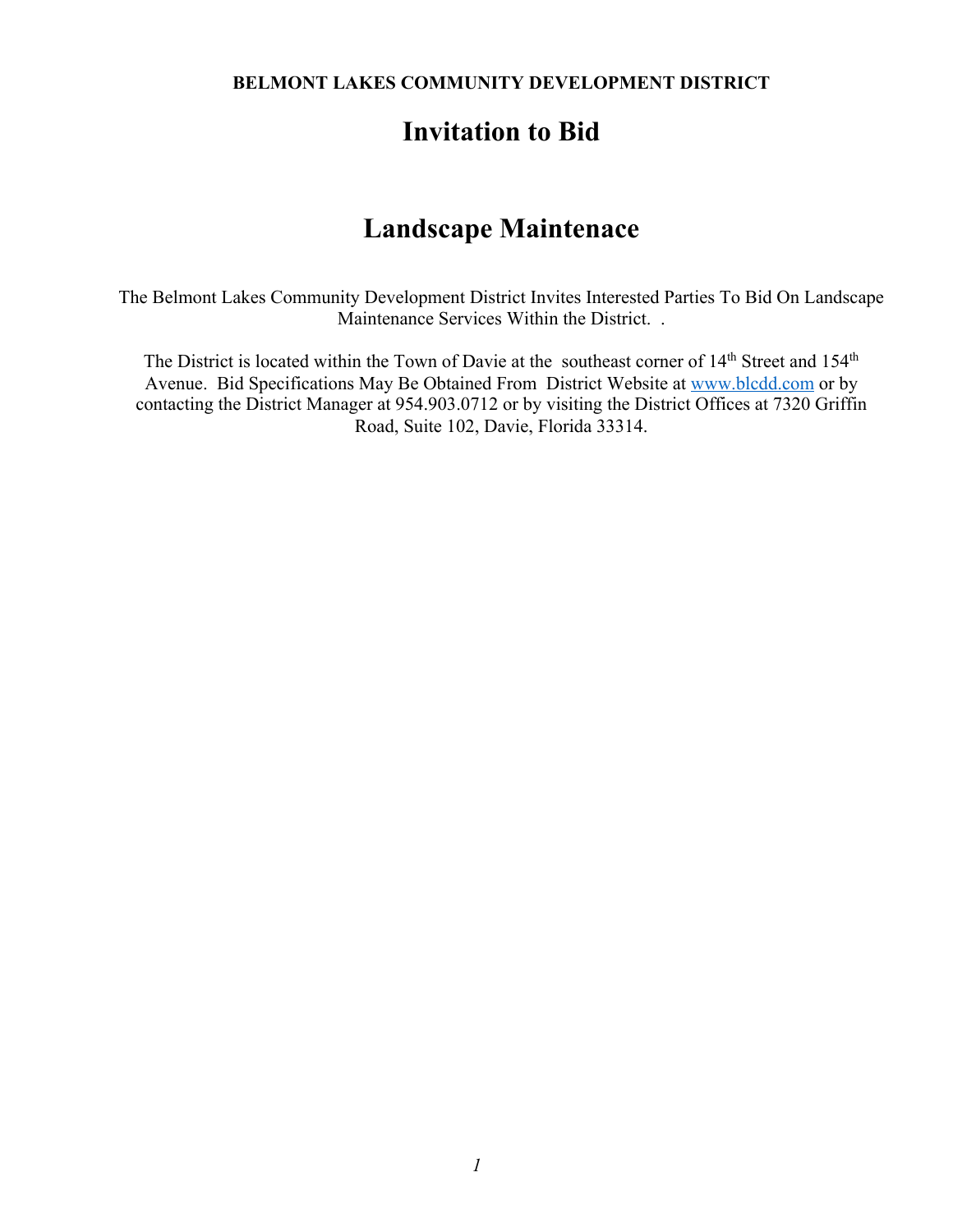### **BELMONT LAKES COMMUNITY DEVELOPMENT DISTRICT LAWN MAINTENANCE BID SPECIFICATIONS**

#### 1. SUBMISSION AND RECEIPT OF BIDS:

- 1.1 It will be the responsibility of the bidder to see that their bid is received prior to the due time and date specified herein.
- 1.2 Unless otherwise specified, bidders must use the bid form furnished by the District. Failure to do so may cause the bid to be rejected. Removal of any part of the bid may invalidate the bid. Bidders **MUST SUBMIT** a cover/transmittal letter with the name of the contact person at your company, along with their title, phone number, address, and email. Bidders **MUST COMPLETE AND SUBMIT** Exhibits A through G. Vendors **MAY SUBMIT** company marketing or promotional material that they feel will assist the District in reviewing their submission.
- 1.3 Bids having any erasures or corrections must be initialed by the bidder in ink. This bid document shall be typewritten or filled in with pen and ink.
- 1.4 It will be the sole responsibility of the bidder to have their sealed bid delivered to the District Manager's office on or before 5:00 p.m. on April 20, 2022. The District Manager is Munilytics, located at 7320 Griffin Road, Suite 102, Davie, Florida 33314.
- 1.5 If a bid is sent by mail, the bidder shall be responsible for its delivery to the District Manager's Office before the hour and date shown for receipts of bids.
- 1.6 Bids thus delayed will not be considered and will be not be opened.

### 2. TERM OF CONTRACT:

The term of this contract shall be for a period of thirty-six (36) months from notice to proceed. The contract may be extended for three (3) additional twelve (12) month periods by mutual acceptance of the parties and subject to the contractor's acceptable level of performance and approved funding.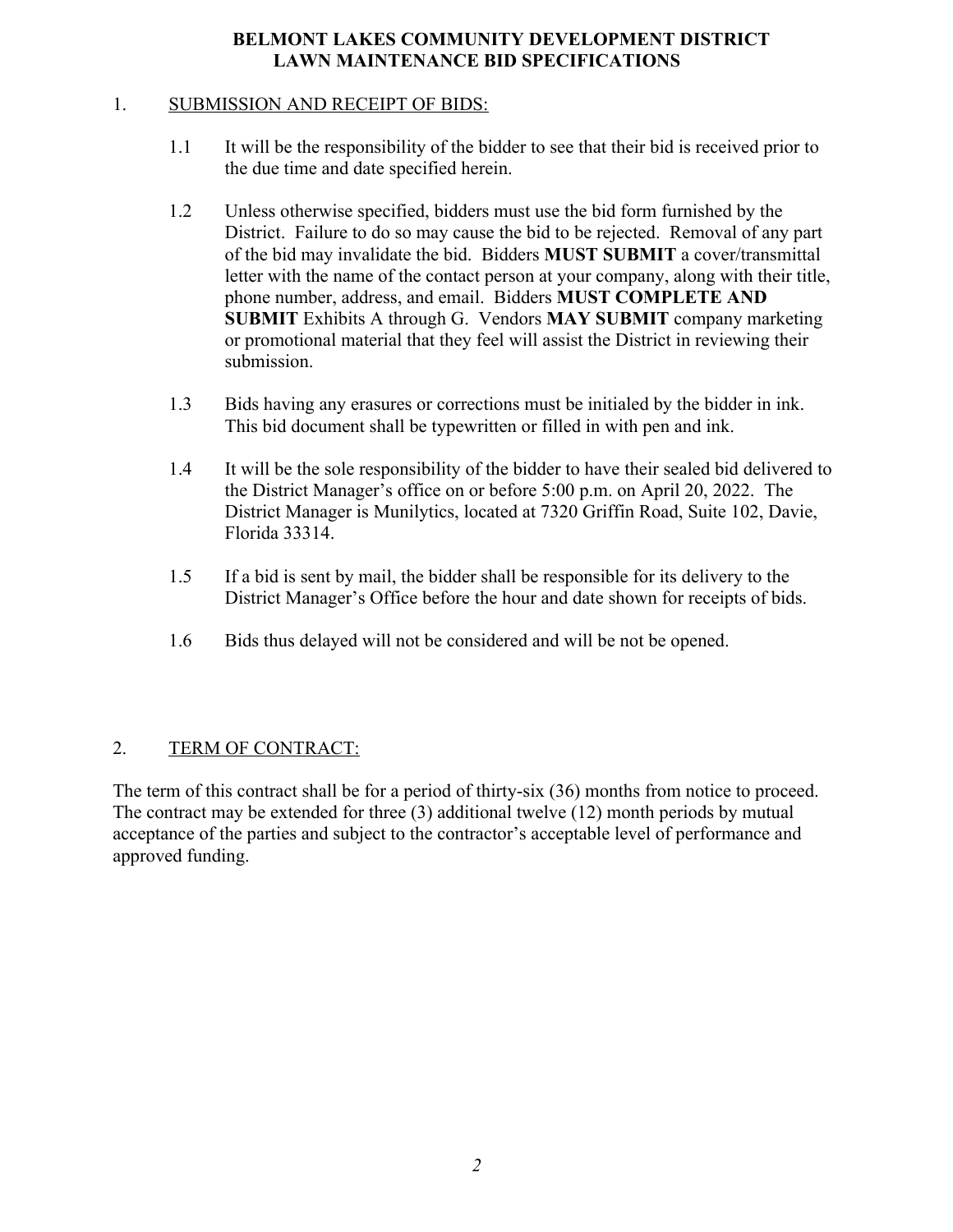# 3. FAILURE TO BID:

If you do not bid, return the bid sheet and state reason for not bidding so your name is not removed from further mailing lists.

# 4. PRICES TO BE FIRM:

Bidder warrants by virtue of bidding that prices, terms and conditions in his bid will be firm for acceptance for a period of sixty (60) days from the date of bid opening unless otherwise stated by the bidder or the District.

# 5. QUANTITIES:

The District reserves the right to increase or decrease the quantities at the time of award.

# 6. VARIATIONS TO SPECIFICATIONS:

For purposes of evaluation, bidder must indicate any variance to the specifications, terms, and / or conditions, no matter how slight. If variations are not stated in the bid it will be assumed that the product or service fully complies with the specifications, terms and / or conditions. District will not determine variances based on any attached sales or manufacture's literature unless otherwise specified herein by the District.

# 7. DEFAULT PROVISIONS:

In cases of default by the bidder or contractor, the Belmont Lakes Community Development District may procure the articles or services from other sources and hold the bidder or contractor responsible for any excess costs occasioned or incurred thereby.

### 8. CANCELLATION:

If at any time and in the opinion of the District, the contractor has failed to supply an adequate working force, adequate equipment or has failed in any respect to have performed the required work with diligence, force, and quality specified and intended in and by the specifications, notice thereof in writing will be served upon the contractor, and should the contractor neglect or refuse to provide means for satisfactory compliance as directed within the time specified, the contract will be in default. Upon the occurrence of default, the contract shall be subject to cancellation for causes. As a precondition of cancellation, the District shall give the contractor ten (10) days notice by registered or certified mail of the date set for cancellation, the causes, and that an opportunity to be heard will be afforded on or before the cancellation date, if requested by the contractor.

# 9. SIGNATURE REQUIRED:

All bids must be signed with the firm name and by an officer or employee having the authority to bind the company or firm by his signature. Failure to properly sign the bid may invalidate same, and it may not be considered for award.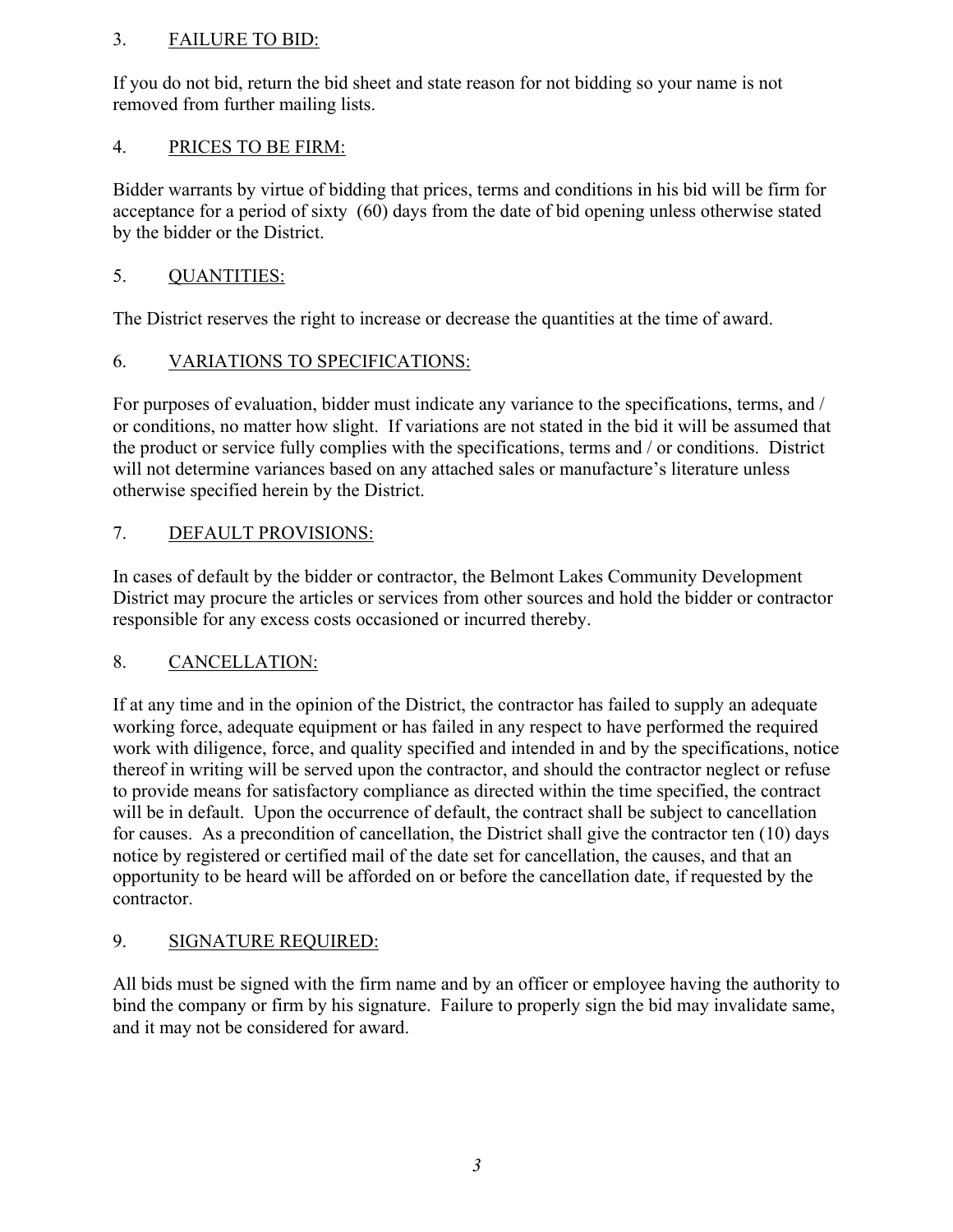# 10. RESERVATION FOR REJECTIONS AND AWARD:

The Belmont Lakes Community Development District reserves the right to accept or reject any or all bids or parts of bids, to waive irregularities and technicalities, and to request re-bids. The District also reserves the right to award the contract on a split order basis, or such combinations that will best serve the interests of the District unless otherwise specified. No premiums, rebates or gratuities permitted, either prior to, or after delivery of items, on any resulting award. Any such violation may result in the cancellation of said award and / or return of items (as applicable) and the recommended removal of bidder from bid list(s).

# 11. TAXES:

The Belmont Lakes Community Development District is exempt from any taxes imposed by State and/or Federal Governments. Exemption certificates will be provided upon request.

### 12. LAWS AND REGULATIONS:

All applicable laws and regulations of the Federal Government, State or Florida, and Ordinances, Resolutions, and Rules of the Broward County Board of County Commissioners and/or the Town of Davie will apply to any resulting award.

# 13. SIGNED BID CONSIDERED AN OFFER:

This signed bid shall be considered an offer on the part of the bidder or contractor, which offer shall be deemed accepted upon approval by the Belmont Lakes Community Development District, if required, and in case of default on the part of the bidder or contractor after such acceptance, the District may take such action as it deems appropriate including legal action for the damages or specific performance.

### 14. COMPLETION OF FORM:

The Bidder is to complete all of the blank spaces on the following bid pages.

### 15. INFORMATION:

For information, contact the District Manager at (954) 903-0712 x205 or by email at  $chrisw@mu\n$ nilytics.biz. Material changes, if any, to the technical specifications or bidding procedures will only be handled through written addendum.

### 16. LANDSCAPE AREA MAINTENANCE:

# A. GENERAL CONDITIONS

1. Bidders are required to submit, as "Exhibit A" to their bid, a statement of work experience, number of personnel employed, inventory of existing equipment, schedule of equipment insured and listed on your insurance policy, and "Exhibit B", a minimum of five references of current contracts with phone number and contact persons. Bidder shall provide information only as it relates to work specified in this contract. Bidder shall also provide in "Exhibit C", a copy of all of their licenses and certificates issued by the State of Florida, Broward County, and the municipality in which their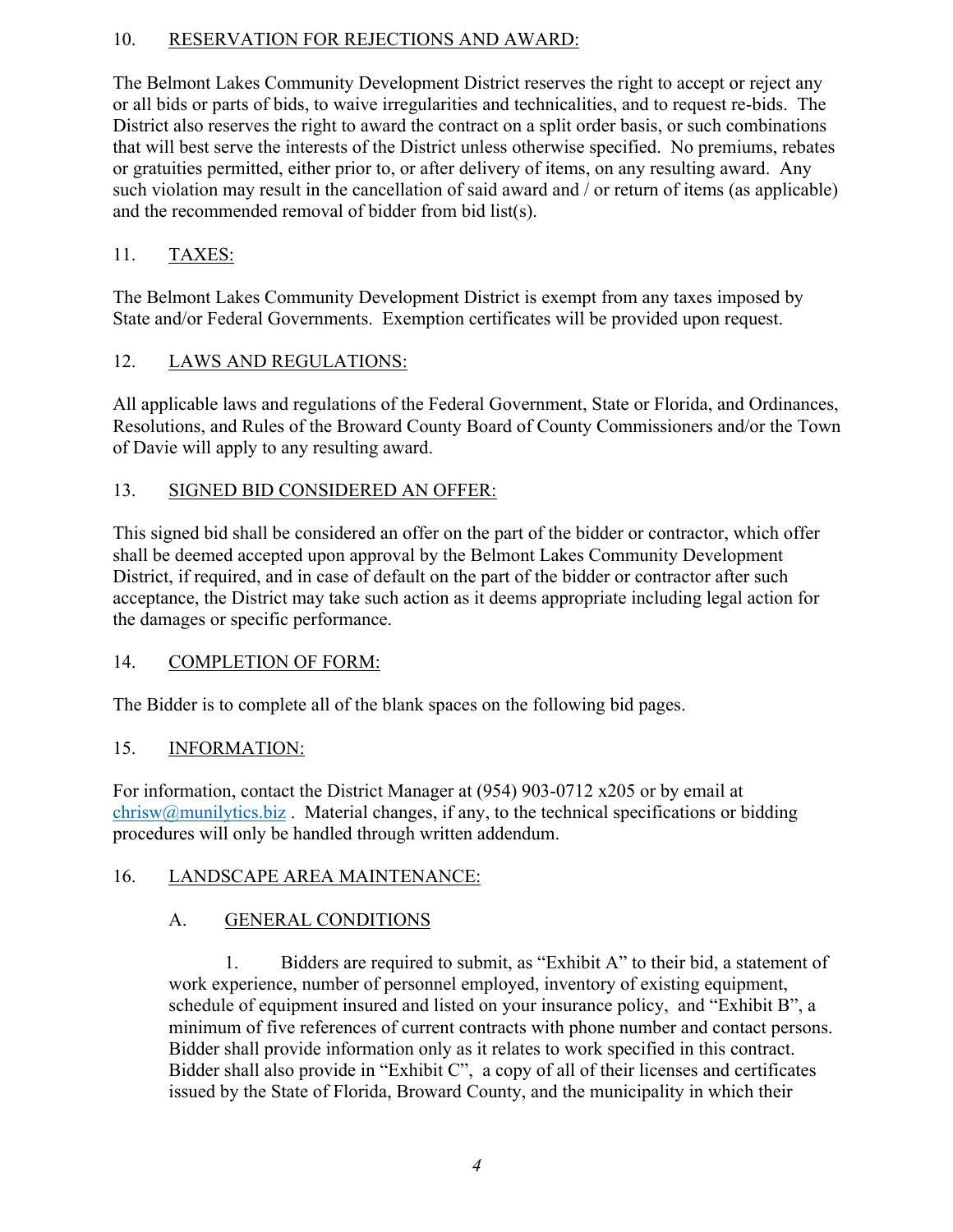permanent place of business is located. Bidders will provide in "Exhibit D" copies of current evidence of insurance required herein.

2. The contractor shall be fully responsible for the performance of his company and completion of all work as outlined in these specifications. The contractor shall employ sound horticultural practices and methods standard in the industry. Supervision of personnel shall be conducted in a competent and professional manner, with, as a minimum, continual on-site supervision during your work.

3. No work shall be done before 8:00 a.m. weekdays or before 9:00 a.m. on Saturdays and Sundays. No work shall be performed after 6:00 p.m. on any day. Work may be authorized outside of those parameters when inclement weather has delayed the contractor's work. The District Manager must give this authorization in writing prior to the work beginning outside the normal parameters. The District Manager has the sole right to either approve or deny the extended hours of work.

4. Personnel are required to wear an OSHA approved flagger's vest, shirt, or jacket that shall be orange, yellow, strong yellow green, or fluorescent versions of these colors. Proper safety signs, such as "Workers Ahead", cones, flagmen, or other warning devices must be used to alert motorists of work in the area near trafficways. All signs shall be temporary and must be in accordance with the Department of Transportation's current version of the Manual on Uniform Traffic Control Devices and Safety Practices. OSHA standards shall always be followed where applicable.

5. Any damage to the road, facilities, services, utilities, irrigation systems, tree stakes or straps, vegetation or the property of the District or any other property owner caused by the action of the Contractor shall be repaired or replaced at the expense of the contractor to the satisfaction of the Belmont Lakes Community Development District. Failure to restore said property within three (3) working days following notification will result in a deduction from the next invoice of District expenses incurred through the execution of appropriate labor, material, and equipment use or rental to restore the property to its original condition.

6. Within seven days of the beginning of each month, the Contractor will provide the District Manager a schedule of all work to be completed for that month. The schedule will list the work to be undertaken and completed, the days and times the Contractor has scheduled to undertake the work, and any special conditions that are anticipated by the Contractor. In the event weather prohibits work on the scheduled days, the Contractor will notify the District Manager 48 hours in advance of the rescheduled  $day(s)$ .

# B. LOCATION OF WORK:

1. Locations of service are to be found in Attachment A of the specifications and may also be inspected by prospective vendors. By submitting a bid, the bidder acknowledges that they are familiar with the site and the proposed scope of work, prior to submitting a bid. The District reserves the right to remove specific locations on a temporary or permanent basis as required.

### C. EQUIPMENT: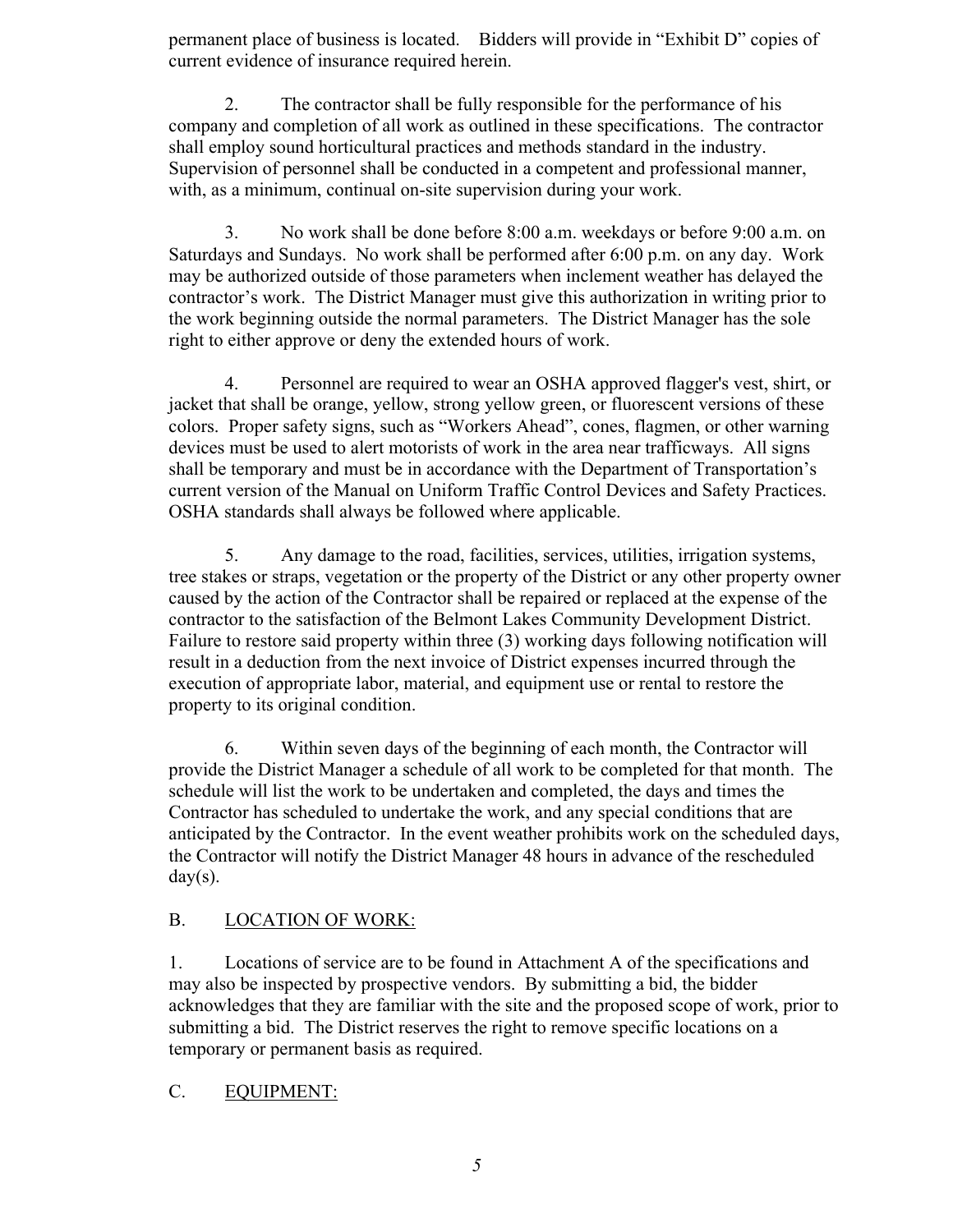1. All equipment shall be maintained in a safe operating condition while performing work under this contract. Contractor shall have proper safety devices maintained at all times while in use. If equipment does not contain proper safety devices and / or is being operated in an unsafe manner, the District shall direct the contractor to remove such equipment and / or the operator until the deficiency is corrected to the satisfaction of the District. The Contractor shall be responsible for injury to persons caused by the operation of the equipment. The Contractor must demonstrate adhearance at all times to safety standards by documenting that each employee operating equipment onsite has completed a mandatory safety course or instruction for employees of the landscaping or horticultural industry. To satisfy this requirement, the Contractor, prior to be given the notice to proceed, will acknowledge that each employee has, as a minimum, completed the Mowing and Trimming Safety booklet on safety practices published by the Kansas State University Research and Extension office or any other District pre-approved safety course or training. A copy of the booklet is available from the District. The Contractor's employees will be observed by the District from time to time to determine if safety standards are being adhered to. Violations of safety standards or rules or the lack of commitment to safety by the Contractor may be cause for termination of the agreement by the District.

#### D. SCOPE OF WORK:

1. Contractor shall maintain the contractually covered landscaped areas at the frequency rate prescribed with conventional production style mowing and lawn maintenance equipment. The District Manager at his sole discretion may grant exceptions to the specified schedule. No cutting, pruning, or trimming will be done to any of the District's plants or turn if the plant or turf has been previously cut, pruned, or trimmed within the last 8 calendar days.

- 2. Maintenance as defined for bid purposes shall include:
	- a. Remove all litter prior to mowing.
	- b. Edge all curbs, edge of pavement, and sidewalks.

c. Remove all weeds from curbing, sidewalks, brick pavers, tennis court areas,tree wells (chemically or by hand), No weed eating tree wells. Chemical treatment of tree wells shall not exceed a 2-foot diameter. Planting beds and concrete portions of all medians shall remain weed free. Treatment of weeds is provided under a separate contract with the District, but you will be expected to (a) make sure weeds are controlled, and (b), notifiy the District of areas where weeds needed removal by you under this contract so that the District Manager can discuss any issues with the contractor responsible for weed, fertilization, and pest control.

d. Weed eat all sign posts, telephone and power poles, fire hydrants, etc. e. Trim all shrubs and trees and remove debris. Site distances around corners, medians, and other areas with vehicular traffice will requirethat landscaping be maintained to such a height that a driver's line of sight is not obstructed. f. Mow lawn areas.

g. Remove and clean all debris, dirt, weeds, trash, and other foreign objects from all areas maintained and from curb lines, streets, sidewalks, gutters, etc., within the boudaries of the District.

h. Weed eat under all guardrails and fencing.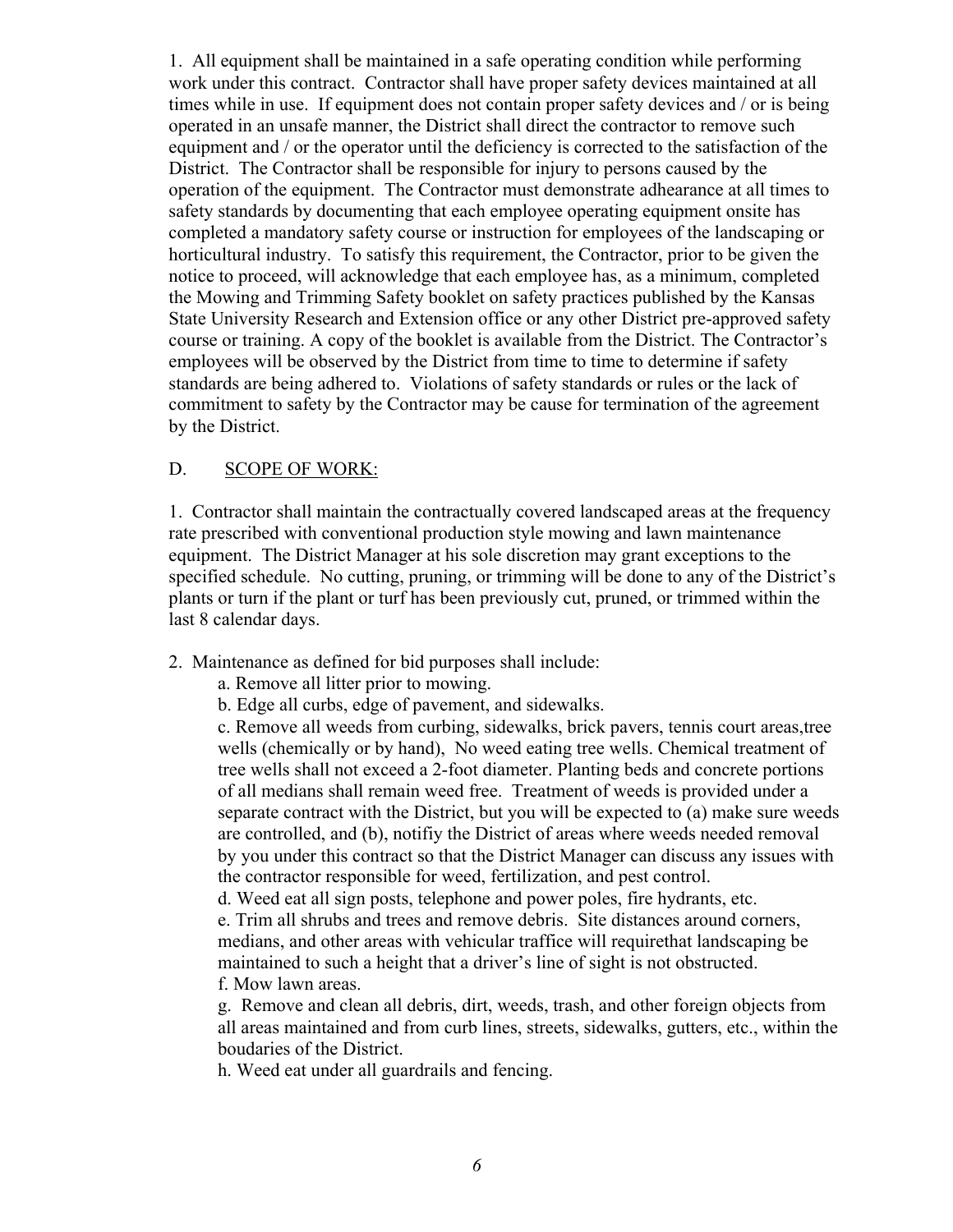i. All waste must be disposed of in the proper manner and at the contractor's expense. All waste must be removed from the District's property on each day the Contractor is working in the District. The District may remove waste left by the Contractor and the cost of removal will be deducted from the Contractor's next payment. Waste includes any vegetative debris as well as anything that should not be in a landscaped area, including garbage, bulk waste, etc.

j. In the landscape area to be maintained on  $14<sup>th</sup>$  Street and on  $154<sup>th</sup>$  Avenue, the contractor is to maintain a clearance of between 1 foot and 3 feet between the chainlink fencing and the homeowners's landscaping on the inside of the fencing. The contractor must keep vegetation from encoaching on the easement. In maintaining this easement, the contractor shall not cause any work performed under this contract to damage a homeowner's landscaping to the extent it becomes permanentaly distressed or dies.

k. Landscape lighting along the entryway will be tested each visit and repairs made as necessary. Materials will be billed separately.

l. Irrigation wet checks will be done monthly and repairs will be made as necessary. Materials, other than valves, lines, and pumps, will be provided as part of the contract. Adjustments required during the wet check inspection will be made during the visit. A monthly report on the irrigation system will note the repairs by zone.

m. The garbage can at the pavillion will be emptied each visit.

Additional Work As Directed (Price NOT to be included in base bid, but as an alternate in pricing sheet)

n. Traffic islands, other than the entryway traffic island, will have the rocks sifted or cleaned annually so that weeds, dirt, and debris have been removed and the top surface of the rocks are clean. **The islands will be treated for weeds as part of the base bid.** If rock needs to be added during this annual cleaning, then the contractor will infill as necessary.

3. Upon arriving at a job site, the contractor shall immediately survey the area to remove all litter, glass, rocks, dead foliage, metal, branches, palm fronds or other debris subject to becoming a projectile if engaged by a mower or other equipment.

4. Grass will not be cut when wet, including dew. Mowing shall be done at a height of three (3) inches to four (4) inches for St. Augustine and four (4) inches to five (5) inches for Bahia. All mowed areas are to be cut with a rotary type mower with sharp, mulching type blades. Excessive grass clippings left on site must be raked so as not to leave evidence of clumps. Clippings shall be kept out of waterways, ornamental beds, and all paved areas, courts, and streets. When mowing medians or near sidewalks, grass clippings may not be blown into traffic lanes or pedestrian areas. Under no circumstances is debris allowed to enter the stormwater drainage system. Turf shall be cut when grass reaches a height of no more than 4.1 inches (1.3 times desired height at time of cut). If grass grows beyond the maximum allowed height of 4.1inches, the District will have the right to reduce the Contractor's payment for the month by one-fifth of that month's contract amount. Various mowing patterns will be used to insure the even distribution clippings and to prevent ruts in the turf caused by mowing equipment.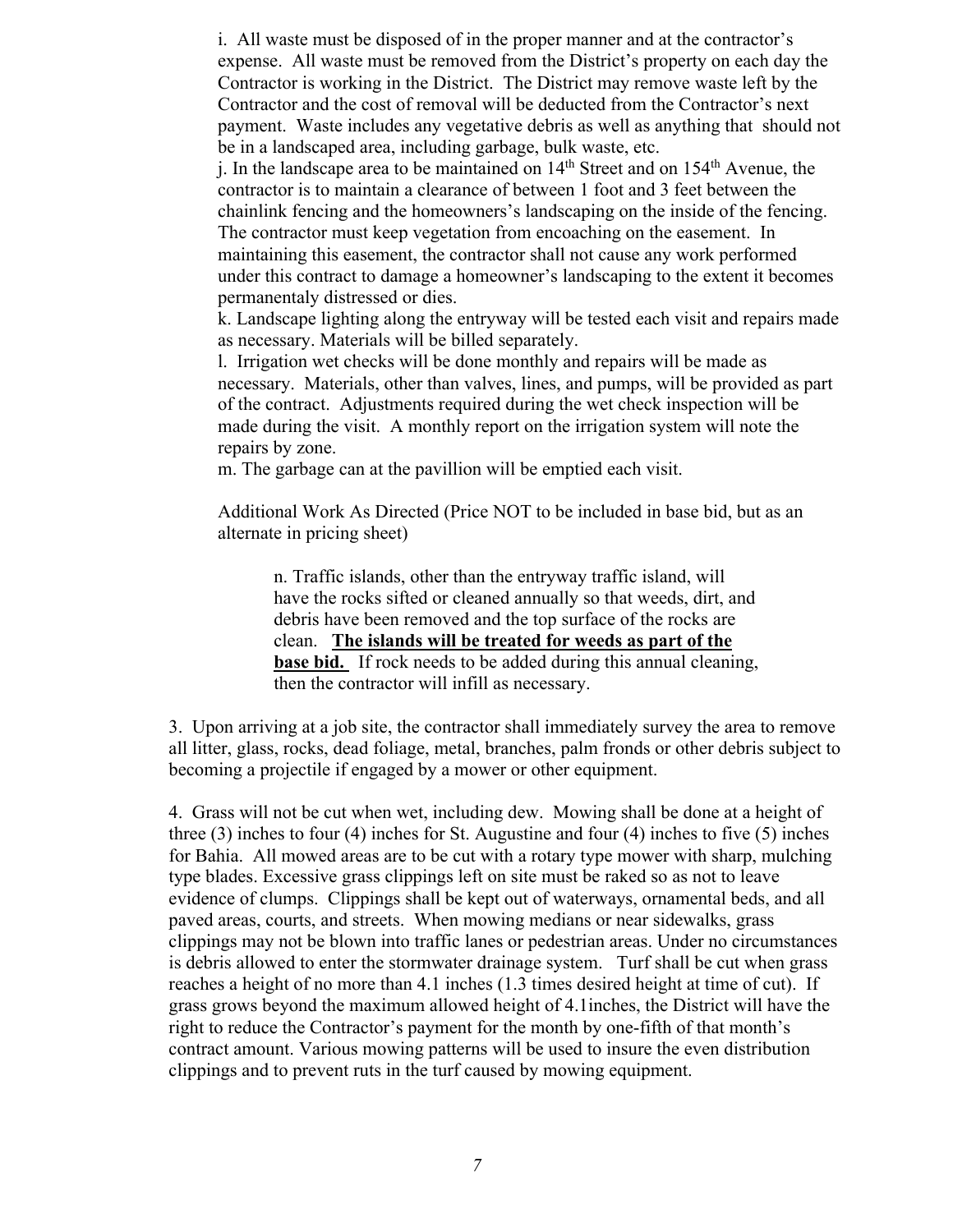5. Edging shall be done along sidewalks, walkways, asphalt paths, curbs, and road edges during each visit. Grass shall also be edged back where it encroaches upon the street from the swale or other areas. Edged material shall be swept and collected for proper disposal. Weeds and grass that are present between the edge of pavement and any curbs or curb and gutter shall be removed during each visit by chemical spray or manually. If weed eaters are used to remove the weeds, a chemical spray shall be applied. Edging shall be neat and trim around all plant beds, curbs, streets, trees, plants, buildings, etc., and shall maintain the shape and configuration of all planting areas in a clean manner, free of imperfections. Edging shall be done with each mowing, except that plant beds and trees shall be done not less often that every other mowing.

6. The contractor shall trim all hedges and shrubs to a uniform height equal to that at commencement of the contract or as directed by the District Manager. Hedge material located in the median shall be trimmed to not exceed thirty inches in height.

6. All pruning and tree care shall be under the direct supervision of an experienced and licensed arborist. Trees should be trimmed in a manner to allow pedestrian access, or a minimum of seven (7) feet of clearance. The contractor shall be required to trim overgrowth where it obstructs or hinders pedestrian or vehicular movement or restricts sight distance view of vehicles, i.e., limbs branching into the roadway from the median or shoulders. Tree limbs and other vegetation must be kept at least twelve (12) feet in height off any area where vehicles normally travel so that vehicles may pass under the vegetation without damage to either the vehicle or the landscaping. Palm fronds and other vegetation shall be kept from obstructing the various security cameras in the District. Vegetation may not encroach from the side into the roadway below 12 feet. Contractor shall also be responsible for removing limbs from the roadway during maintenance operation that emanate from areas under contract. The contractor shall remove traffic hazards or unsafe conditions caused by tree limb obstructions during each site visit. The contractor shall be responsible for the trimming of all palms to remove dead fronds and seed or nut growth. For trees up to 8 foot in height, the contractor shall remove all dead limbs and branches and prune to maintain a uniform appearance with proper separation from other landscape material, from all trees, bushes, and shrubs, if applicable, on an ongoing basis, but not less than once per year. Trees above 8 foot in height shall be pruned at least once per year to maintain the desired uniform appearance and to keep from crowding out or intermingling with adjacent landscape material. This service shall be done the first visit of each month. Vegetation around the gaurdhouse shall be kept away from any camera angle where the vegetation blocks the view of the camera.

The trees on  $17<sup>th</sup>$  street shall have limbs hanging over the roadway trimmed so that they do not hit trucks or other traffic using the roadway.

Palms will be trimmed in January as well as June.

8. Raking of leaves and other debris shall be performed at the base of shrubbery, trees and other areas to maintain a neat and clean appearance. Pathways and sidewalks shall be blown clean or swept prior to leaving the job site.

9. Weeding shall include but not be limited to ornamental beds, base of shrubbery, trees and hedges, sidewalks, curb lines, between curb and gutter and edge of pavement, all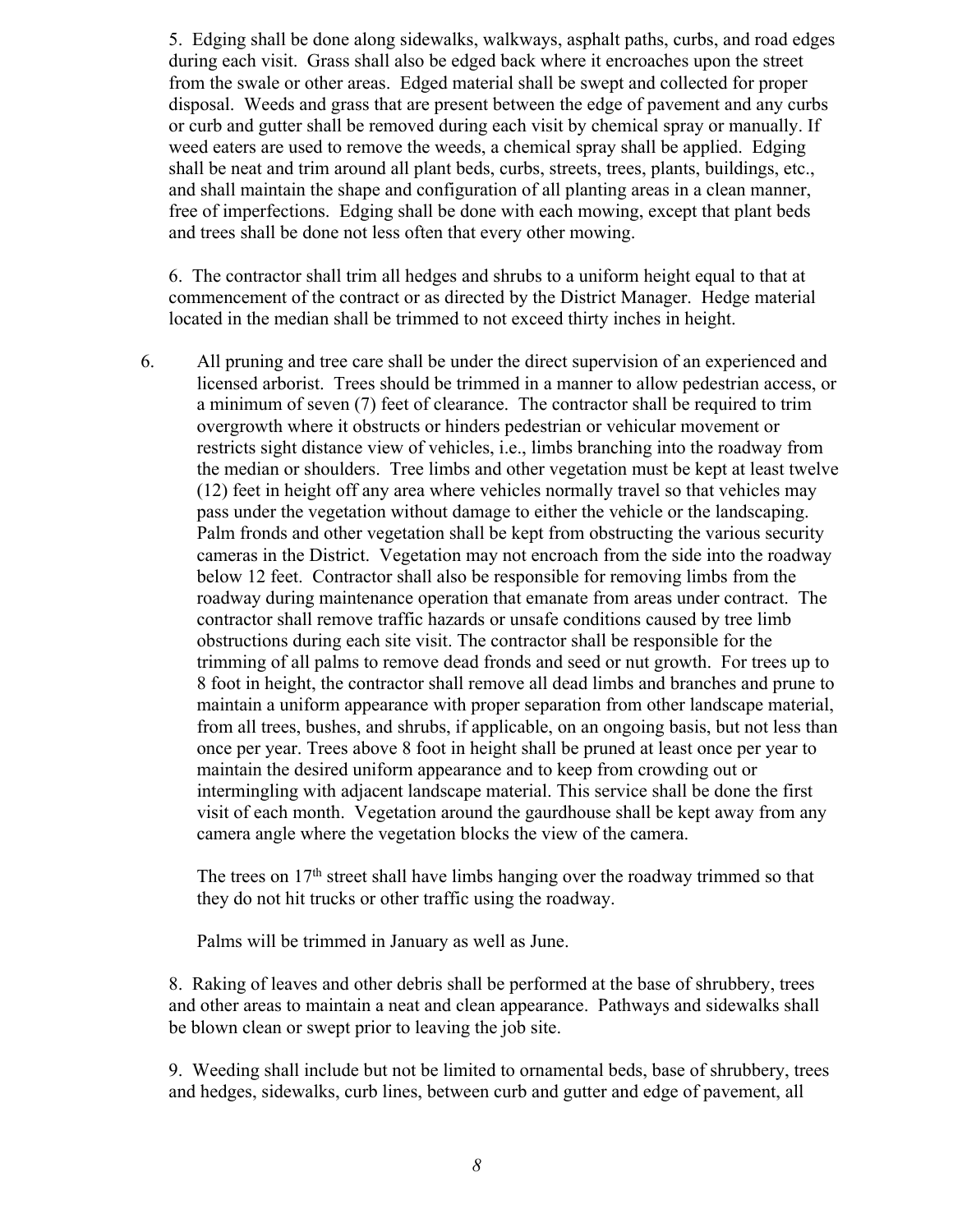concrete medians or other areas where weeds exist. Weeds shall be manually pulled when necessary during each site visit. In no event shall invasive plant material be allowed to exist within the District's landscape areas. Invasive material will be removed during each visit.

10. Weed eating shall be done around all fixed objects exposed in the turf to include but not limited to irrigation heads, poles / posts, or other fixtures commonly found in such settings. Weed eating shall be done with string trimmer. When using a string trimmer, weed eating shall be done so that trees are not damaged.

11. All grass clippings, vegetative trimmings and overburden existing on or derived from the operation shall be blown from street and walk areas on the day the maintenance is performed. Debris is not to be blown into the street or onto a pedestrian pathway or any waterway. The contractor shall, at his own expense, remove and properly dispose of all waste materials, including cans, bottles, paper, etc., incurred during maintenance.

12. All turf areas shall be inspected during each mow for detection of pests, inadequate irrigation, and other problems. Corrective action will be taken to correct any observed problems upon discovery. The Contractor will immediately notify the District of problem areas and the steps taken to provide corrective action. Any lawn area that dies or becomes week or unsightly due to negligence or improper maintenance contemplated under this agreement shall be replaced at the sole cost of the Contractor.

13. The contractor shall within 1 workday notify the District Manager of any sprinkler system malfunctions, as evidenced through brown patches or other observations and make necessary repairs or take corrective actions to remedy the malfunctions.

14. Contractor shall be responsible for the cleaning of all debris from any curb and gutter areas, sidewalks, and streets that may exist.

- 15. Contractor will provide the following services:
	- a. Ornamentals will be treated with fungicide, insecticide, and miticide every three months. Fertilization with slow release will be done at least every 6 months.
	- b. Palms will be treated at least twice per year with palm special fertilizer. At the time of fertilization, palms will be inspected for healthyness and the presence of any disease or pest and the contractor will present a treatment plan for approval by the District Manager if necessary.
	- c. Turf Management by the contractor is expected. Turf should be generally free of weeds and pests. Every 3 months, the turf will be treated with fungicide, insecticide, and miticide and the turf will be fertilized no less often than every 6 months. The turf that is in the swale area of 14th Street is included in the contractor's resposibilities.
	- d. The ficus hedges in adjoining the guardhouse will be kept free of whitefly infestations and will be treated at least every six months.

#### E. PENALTY CLAUSE

If the District finds any deficiencies in Section D 1-14 at the time of the inspection, the contractor may be levied a monetary penalty between \$150.00 - \$350.00 for the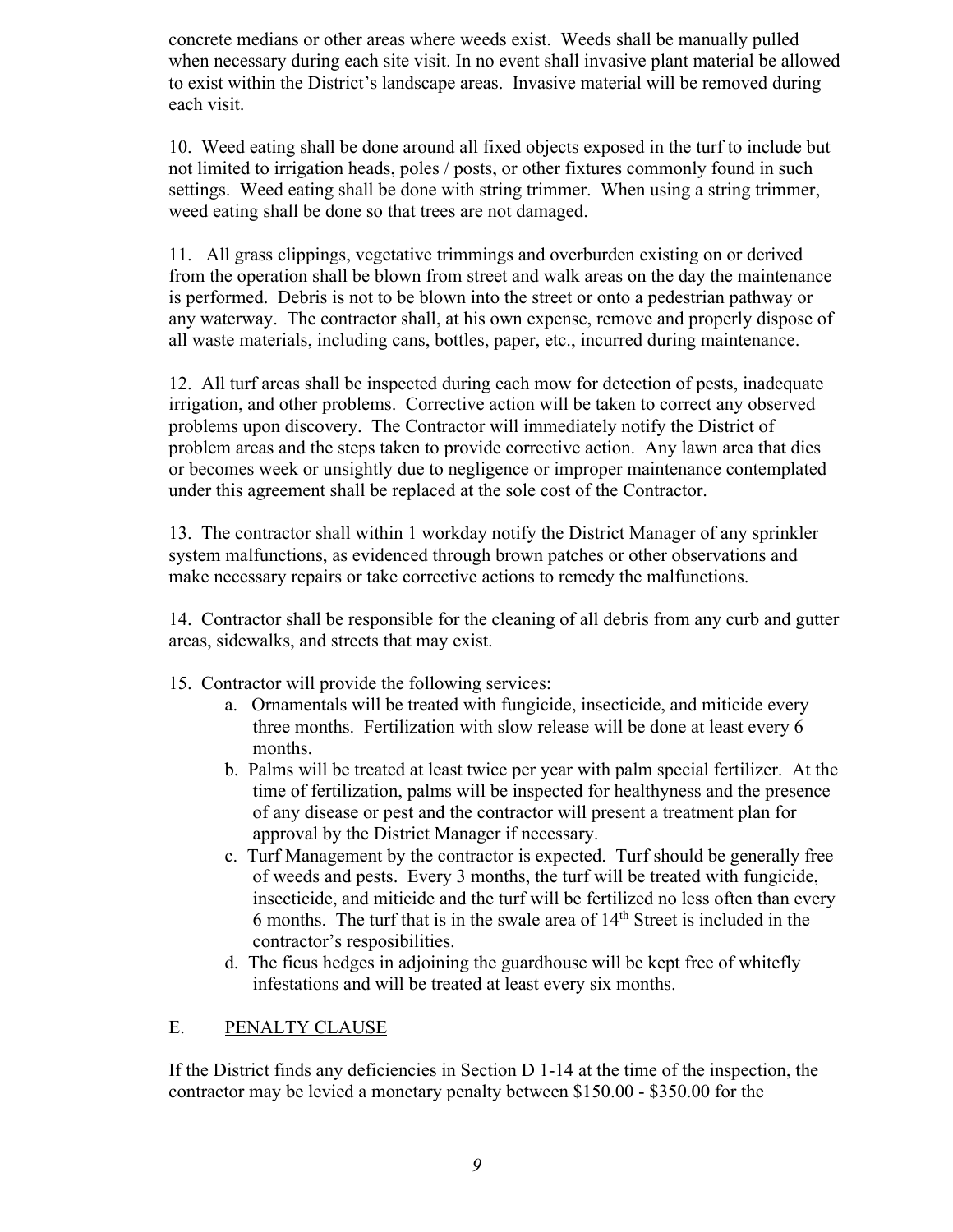deficiencies depending on the severity with progressively levied penalties. A penalty of \$150.00 will be assessed for the second occurrence, \$200.00 for the third, and \$350.00 for the fourth occurrence.

# F. Section Omitted.

# G. PRUNING AND TREE/PALM TRIMMING:

All pruning shall be performed as required to maintain the natural shape and characteristics of the plant species. Pruning will include the immediate removal of all trees, palms, shrubs, or ground covers that are dead, broken, or diseased. Pruning will be done under the direction of a licensed arborist. The Contractor will ensure that all pruning and tree/palm trimming that can be done prior to the start of the hurricane season will be completed by that date but in no event later than June  $30<sup>th</sup>$  of each year. As part of the bid submission, the Contractor will detail their pruning and tree/palm trimming schedule. The contractor shall notify the District Manager when plant material has died or needs to be replaced and the contractor will further provide recommendations for the replacement plant material.

# H. MULCHING:

Mulching shall be installed or replenished in late October and late April. Mulch shall be kept six inches away from the base of all palms and trees, and three inches away from the base of all shrub stems. Mulch will not be used in areas where annuals are planted. In all cases, mulch shall me maintained at a depth of two inches. Mulch shall be eucalyptus or shredded cypress, grade B or better, or other mulch material approved by the District. The District may, at its sole discretion, contract separately for mulching.

### I. ANNUAL PLANTINGS:

Annuals shall be planted in the areas described in Attachment "A" and shall be planted in a manner that when fully grown provides for dense concentration of color. Annuals shall be maintained in a lush, attractive, healthy, disease and pest free condition, free from weeds, fungus, and other unwanted conditions. Annuals shall be planted three times per year or less, at the District Manager's discretion. The Contractor will specify the annuals to be planted in the prescribed area on the bid form. The Contractor will immediately replace any annual plantings that fail to thrive and achieve the desired appearance contemplated by their planting. The Contractor shall at all times be responsible for the full and complete care of all annual plantings such that the District is guaranteed a healthy, vigorous appearance and shall at all times provide the finest quality color planting possible. Detailing of annual beds shall be performed at least each mow cycle. Detailing shall include the pinching/dead heading, replacement, and cultivation of the annual plantings. The contract shall provide for 2,000 annuals per year with containers at least 3" in diameter and 1 plant per container.

### J. PAYMENT: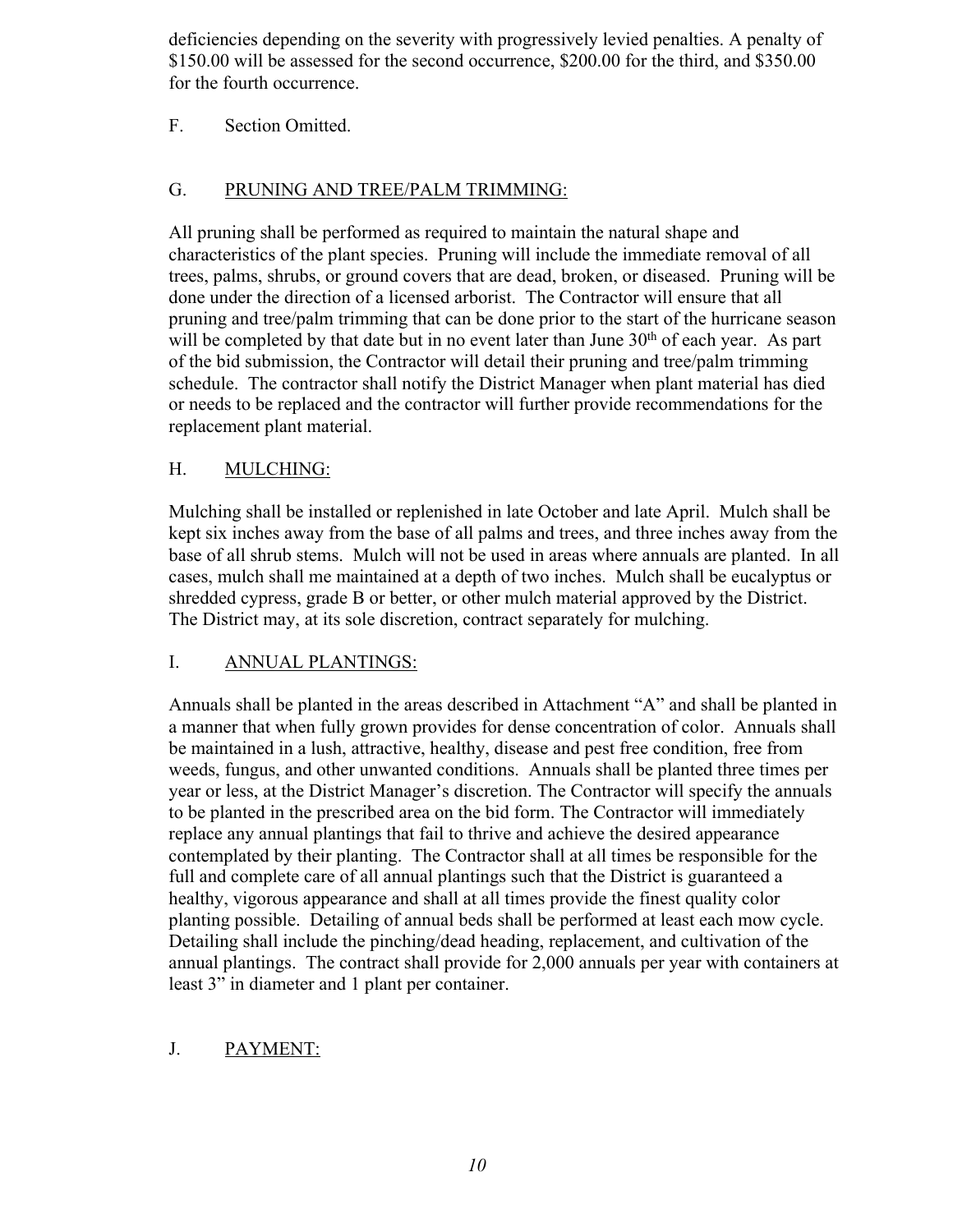1. Payment for work shall be authorized upon completion of all work specified in this specification. Invoices shall be submitted in writing, in original form and with a unique invoice number, to the District Manager. Undisputed invoices are paid immediately.

2. Any additional work requested outside the scope of work will be negotiated and the contractor shall submit a work order for approval by the District Manager.

3. In the event a scheduled cut, trimming, or planting cannot be completed during the month because of weather or other reasons, the billing for that month will be adjusted prior to submission to the District by the contractor for the work that was not performed.

# K. ADDITIONS OR DELETIONS OF MAINTENANCE AREA:

1. ADDITIONS: At the District's discretion, it may add new maintenance areas or tasks, reduce the frequency of service, or discontinue service to this contract or request the resumption of service to a previously terminated area or task at any given time during the life of the contract. New maintenance areas to be added shall be evaluated by both the District and the contractor for the mutual determination of the value per area. Upon the District's written request to the contractor to add a new maintenance area to the contract or resume service to a previously terminated maintenance area, the contractor shall commence maintenance to said area within fifteen (15) days. Service to maintenance areas deleted by the District for durations less than the remaining life of the contract may be resumed at any time at the District's request for the originally proposed contract value.

2. DELETIONS: At the District's discretion, it may delete maintenance areas or the frequency of maintenance from the contract at any given time during the life of the contract, for the life of the contract or lesser durations. The District shall give the contractor fifteen (15)-calendar days written notice prior to the deletion of a maintenance area for any given period of time. Deleted areas, if less than the entire maintenance area, shall be evaluated by both the District and the contractor for the mutual determination of value per area.

# L. FREQUENCY OF MAINTENANCE:

The contractor shall provide all maintenance services in a manner that achieves the goals and specifications itemized in this bid document.

### M. MAINTENANCE INSPECTIONS:

The Contractor and the District's representative shall meet quarterly, or, at the District Manager's request, more often to review the District's property being maintained by the Contractor and to discuss areas of concern. The dates and times of these monthly reviews will be mutually agreed to by both parties.

# N. INDEMNIFY AND HOLD HARMLESS:

The Contractor agrees to indemnify and hold harmless the District, its officers, agents and employees, free and harmless from any claim, liability, cause of action, expense or charge, of whatever kind or nature, including, but not limited to, personal injury, loss of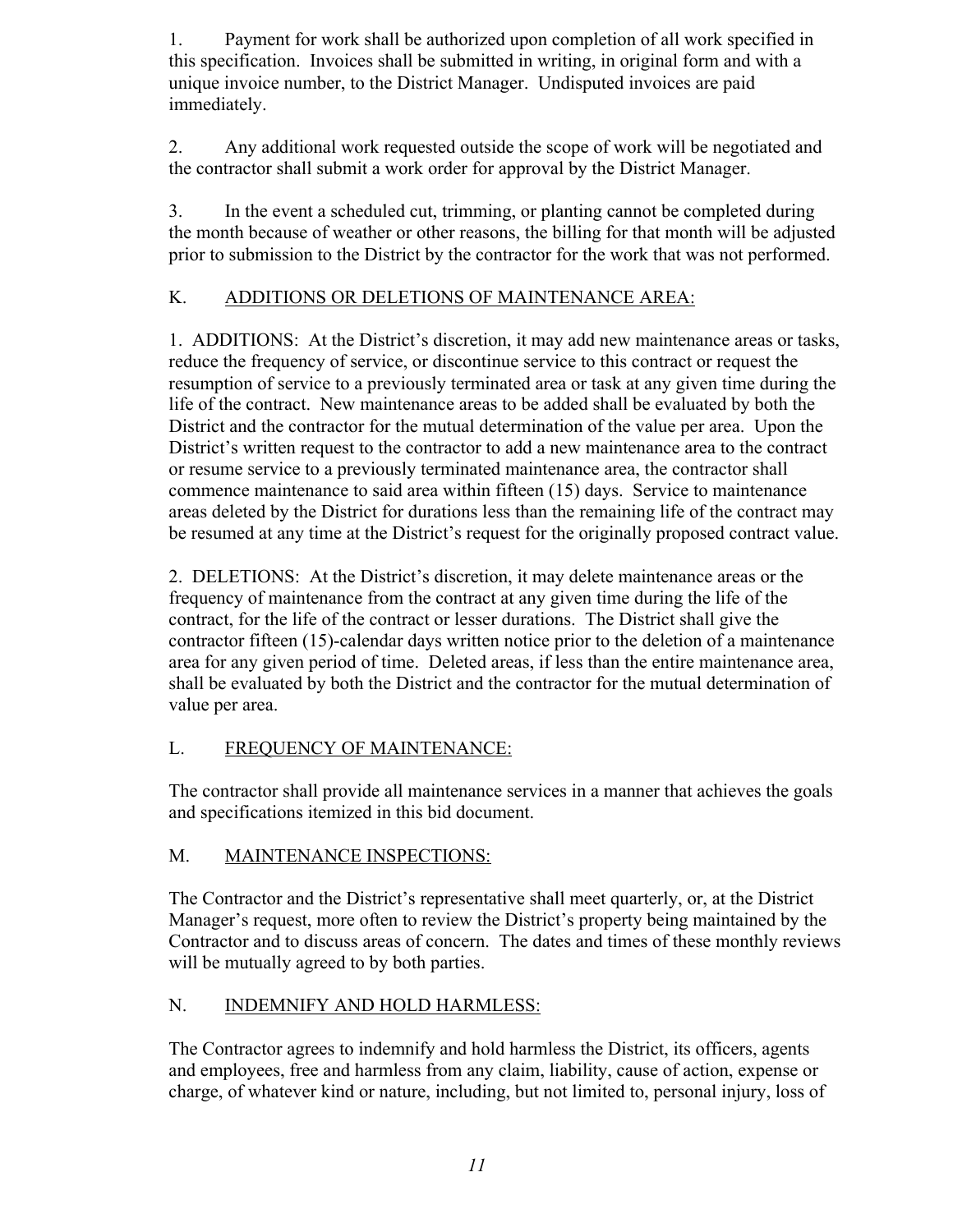life, property damage including loss of use thereof, and against all loss of life, which may arise out of or be connected with the performance of contractor's duty hereunder, and shall indemnify the District against any suits, actions, claims, damages, or causes of action brought by or on behalf of any person arising out of the performance of such duties, and pay all costs and expenses in connection therewith. Nothing in this agreement shall be construed to affect in any way the District's rights, privileges, and immunities as set forth in Florida Statutes 768.28.

### O. INSURANCE REQUIREMENTS:

- 1. WORKERS' COMPENSATION STATUTORY Policy must include Employers Liability: \$100,000 for each accident, \$500,000 disease (policy limit), and \$100,000 disease (each employee).
- 2. COMMERCIAL GENERAL LIABILITY: \$1,000,000 per occurrence Combined Single Limit for bodily injury and property damage and \$2,000,000 General Aggregate limit. Policy shall include coverage for premises / operations; products / completed operations: contractual liability; independent contractors and will name the District as an additional insured.
- 3. BUSINESS AUTO LIABILITY: \$1,000,000 per occurrence Combined Single Limit for bodily injury and property damage. Policy shall include coverage for owned auto; hired autos; non-owned autos and will name the District as an additional insured.

# Q. PUBLIC ENTITY CRIMES INFORMATION

A person or affiliate who has been placed on the convicted vendor list following a conviction for a public entity crime may not submit a bid on a contract to provide any goods or services to a public entity, may not submit a bid on a contract with a public entity for the construction or repair of a public building or public work, may not submit bids on leases of real property to a public entity, may not be awarded or perform work as a contractor, supplier, subcontractor, or consultant under contract with any public entity, and may not transact business with any public entity in excess of the threshold amount provided in Section 287.017, for CATEGORY TWO for a period of 36 months from the date of being placed on the convicted vendor list.

### R. MANDATORY PARTICIPATION IN FEDERAL E-VERIFY SYSTEM

Florida Statutes require the District to ensure that all contractors the District engages participate in the U.S. Department of Homeland Security's E-verify system. As part of your submission (Exhibit H), you must provide evidence of your participation in that system. E-Verify program administrators and corporate administrators can get proof of participation by printing a copy of their company information page:

- 1. Log into E-Verify.
- 2. From **Company**, select **Edit Company Profile**. E-Verify will display the company name, ID number, address, etc.
- **3.** Print this page and use it as proof of enrollment in E-Verify.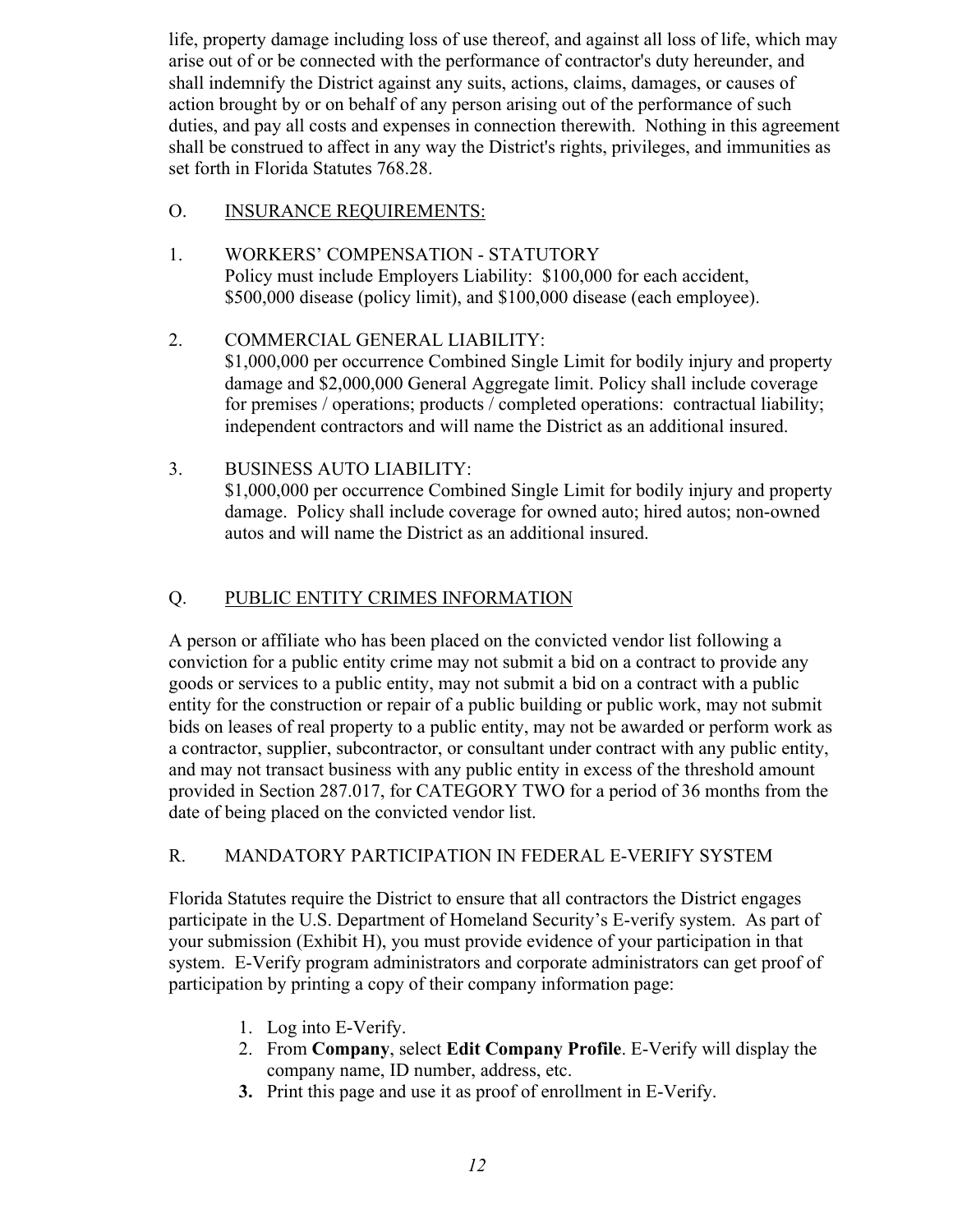#### **EXHIBIT A**

### **STATEMENT OF WORK EXPERIENCE, NUMBER AND TITLES OF PERSONNEL EMPLOYED, INVENTORY OF EXISTING EQUIPMENT AND SCHEDULE OF INSURED EQUIPMENT FROM INSURED INSURANCE POLICY**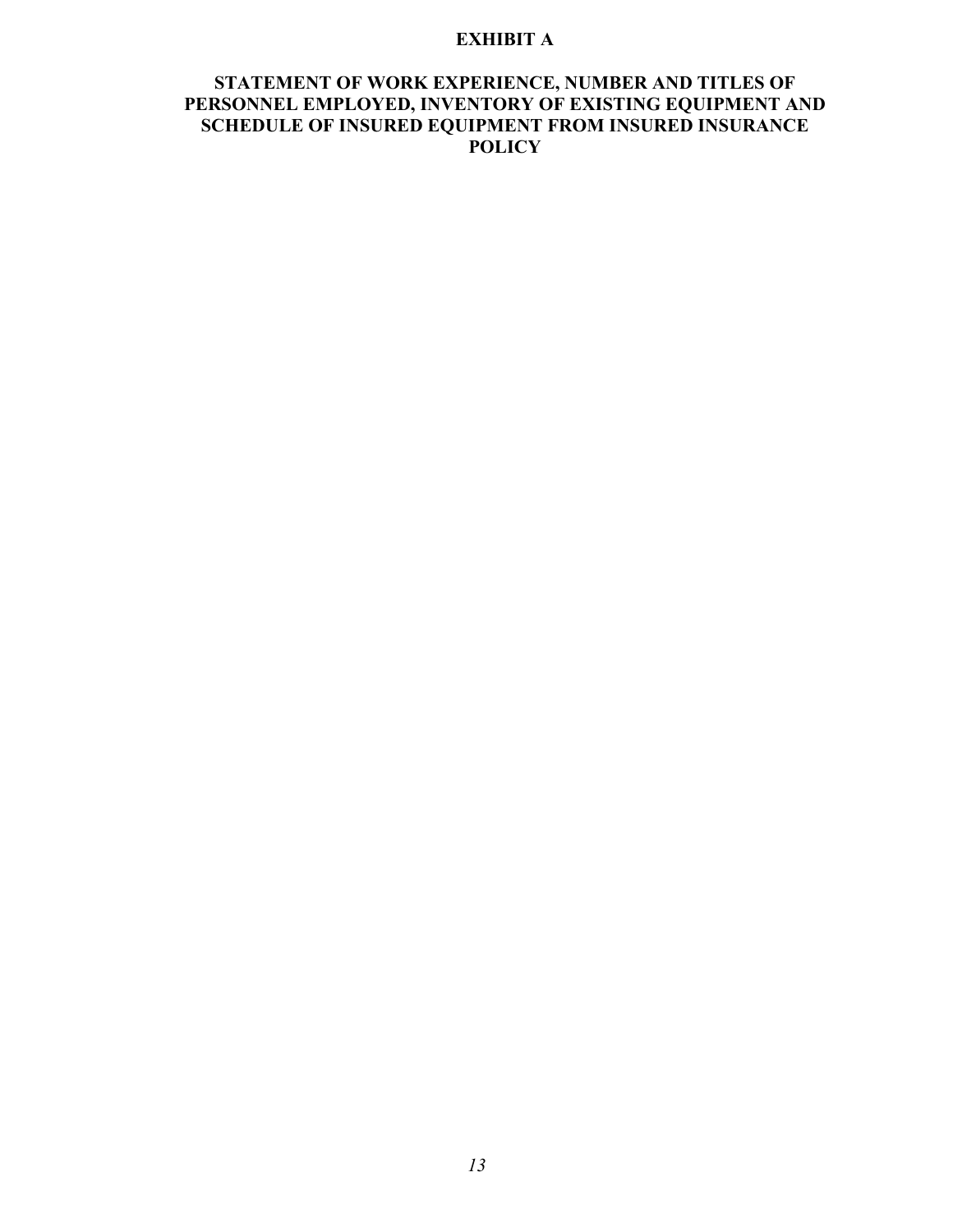## **EXHIBIT B**

# **REFERENCES OF CURRENT CONTRACTS WITH PHONE NUMBERS, EMAIL, AND CONTACT PERSONS (MINIMUM OF 5)**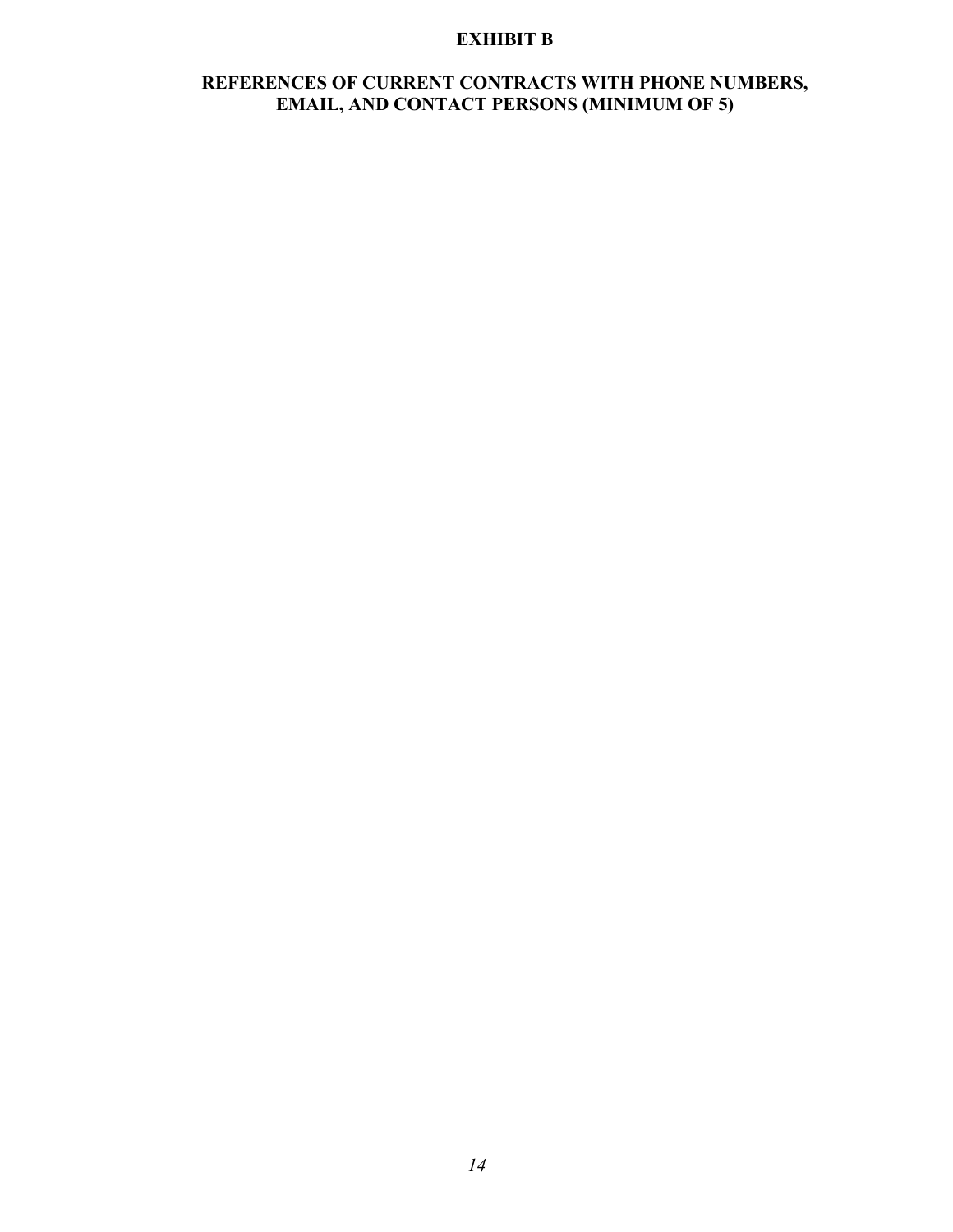# **EXHIBIT C**

# **COPIES OF REQUIRED STATE AND LOCAL LICENSES**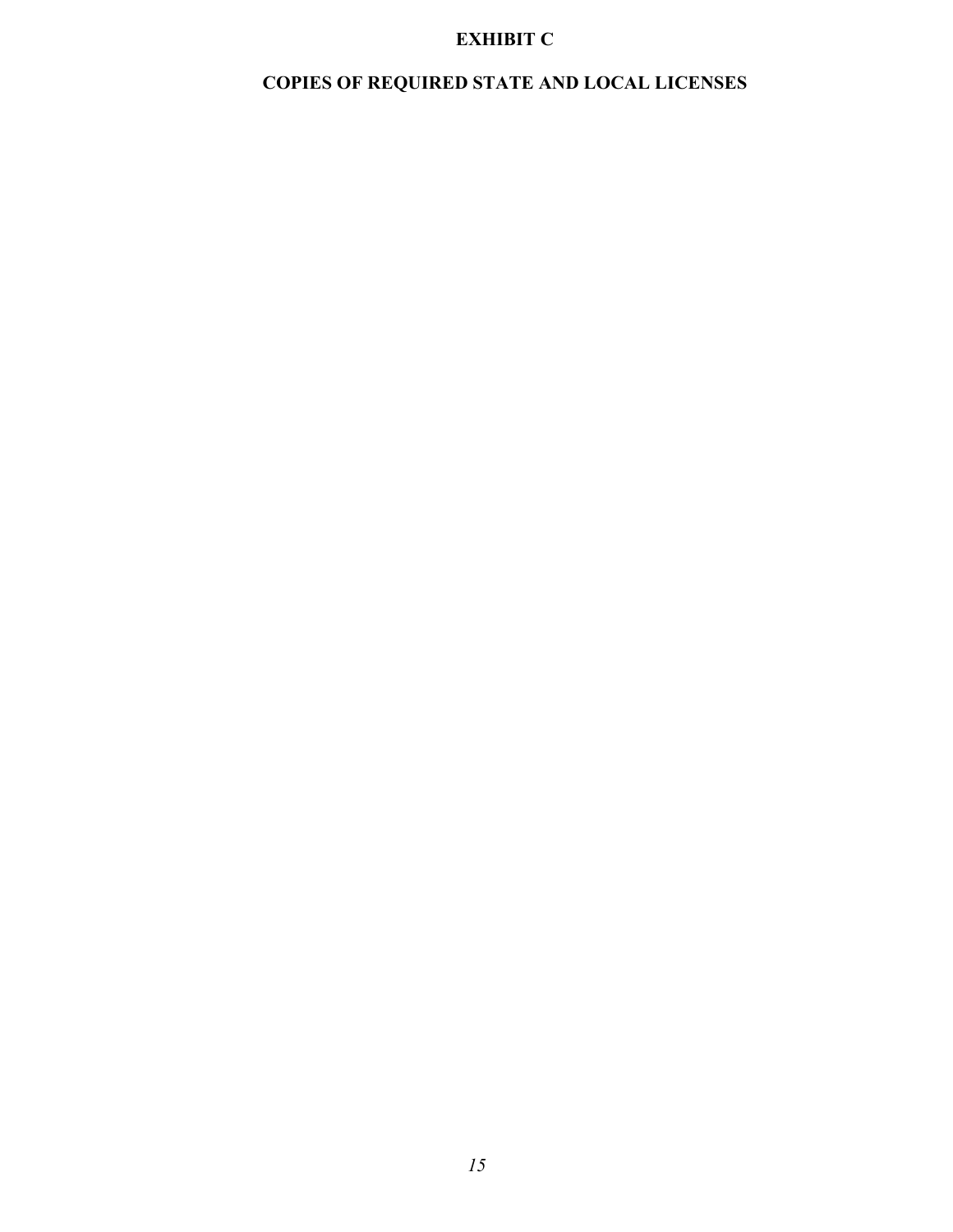# **EXHIBIT D**

# **COPIES OF PROOF OF REQUIRED INSURANCE**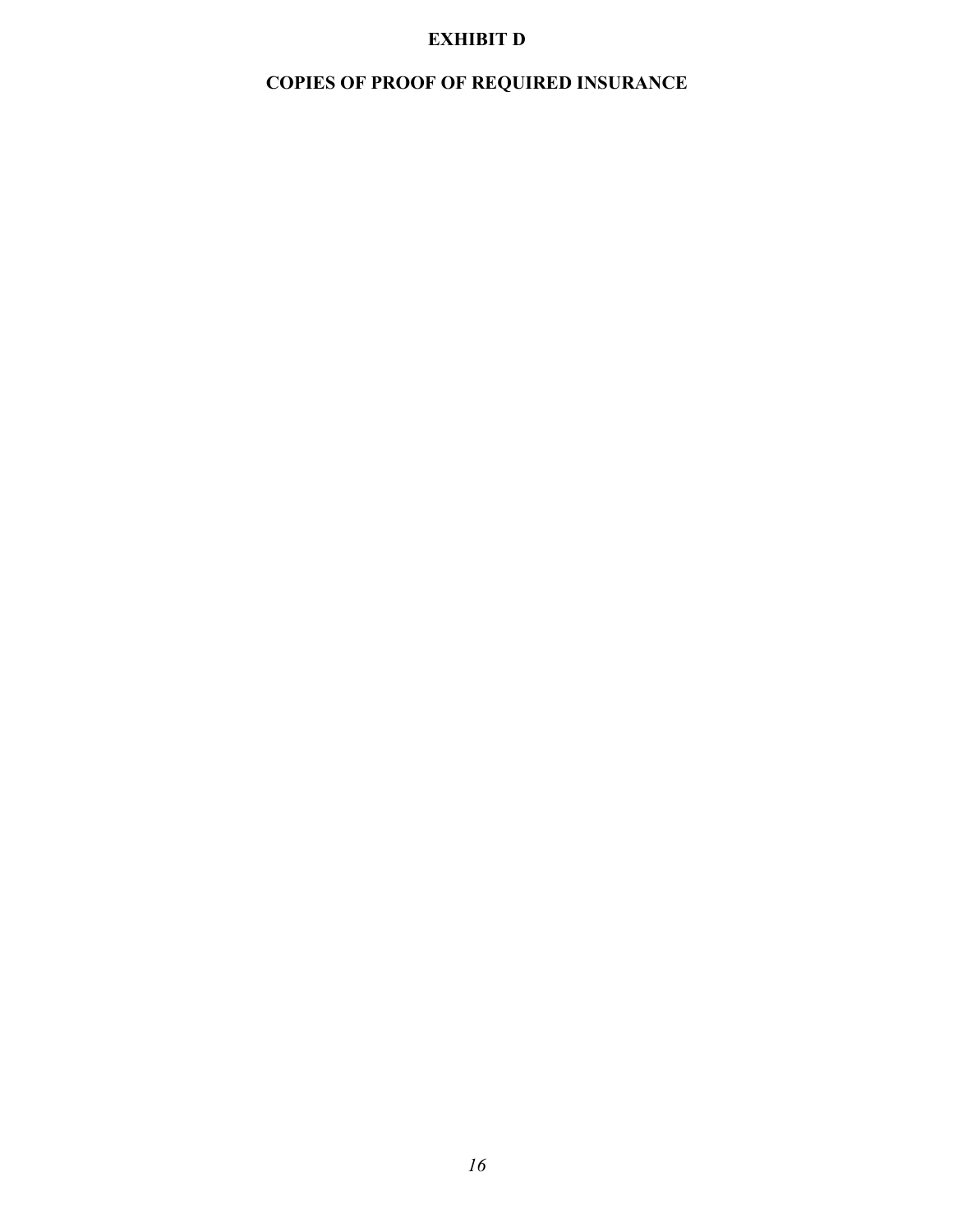#### **EXHIBIT E** Schedule of Bid Items:

Lump Sum Proposal For Landscaping Services, Mulching Services, Annual Plantings and fertilization and pest management:

The lump sum proposal and the for Landscaping Services represents the sum of the following payments to be made during the contract year:

| Month                                     | Scheduled cuts and trims                                                                                              | Payment Amount For Month    |
|-------------------------------------------|-----------------------------------------------------------------------------------------------------------------------|-----------------------------|
| January                                   | the control of the control of the control of the control of the control of                                            | $\sim$                      |
| February                                  | the control of the control of the control of the control of the control of                                            | s                           |
| March                                     |                                                                                                                       | s                           |
| April                                     | the control of the control of the control of the control of                                                           | s                           |
| May                                       | <u> 1989 - Johann Barbara, martxa alemaniar a</u>                                                                     | s                           |
| June                                      | <u> 2008 - Paris Alexandria, prima alemaniar populari e a prima alemania de la prima alemania de la prima alemani</u> | s                           |
| July                                      | <u> 1990 - Johann Barbara, martin a</u>                                                                               | $\frac{1}{2}$               |
| August                                    | the control of the control of the control of the control of the control of                                            | $\frac{1}{2}$               |
| September                                 | <u> 1989 - Johann Barbara, martxa alemaniar a</u>                                                                     | $\frac{1}{2}$               |
| October                                   |                                                                                                                       | $\frac{\text{S}}{\text{S}}$ |
| November                                  |                                                                                                                       | $\mathbb{S}$                |
| December                                  |                                                                                                                       | s                           |
| $Cost Per Cut:$ $\frac{\S_{\_}}{\S_{\_}}$ |                                                                                                                       |                             |
| $Cost Per Trim:$ $\frac{\sqrt{3}}{2}$     |                                                                                                                       |                             |
|                                           | Cost for Tree and Palm Trimming included in Lump Sum: \$                                                              |                             |

Cost Of Mulching Services, per application, included in the above amounts: \$\_\_\_\_\_\_\_\_\_\_\_\_\_\_\_\_\_\_\_\_\_\_\_\_\_\_\_\_\_\_\_\_\_\_

# **(pricing sheet continued on next page)**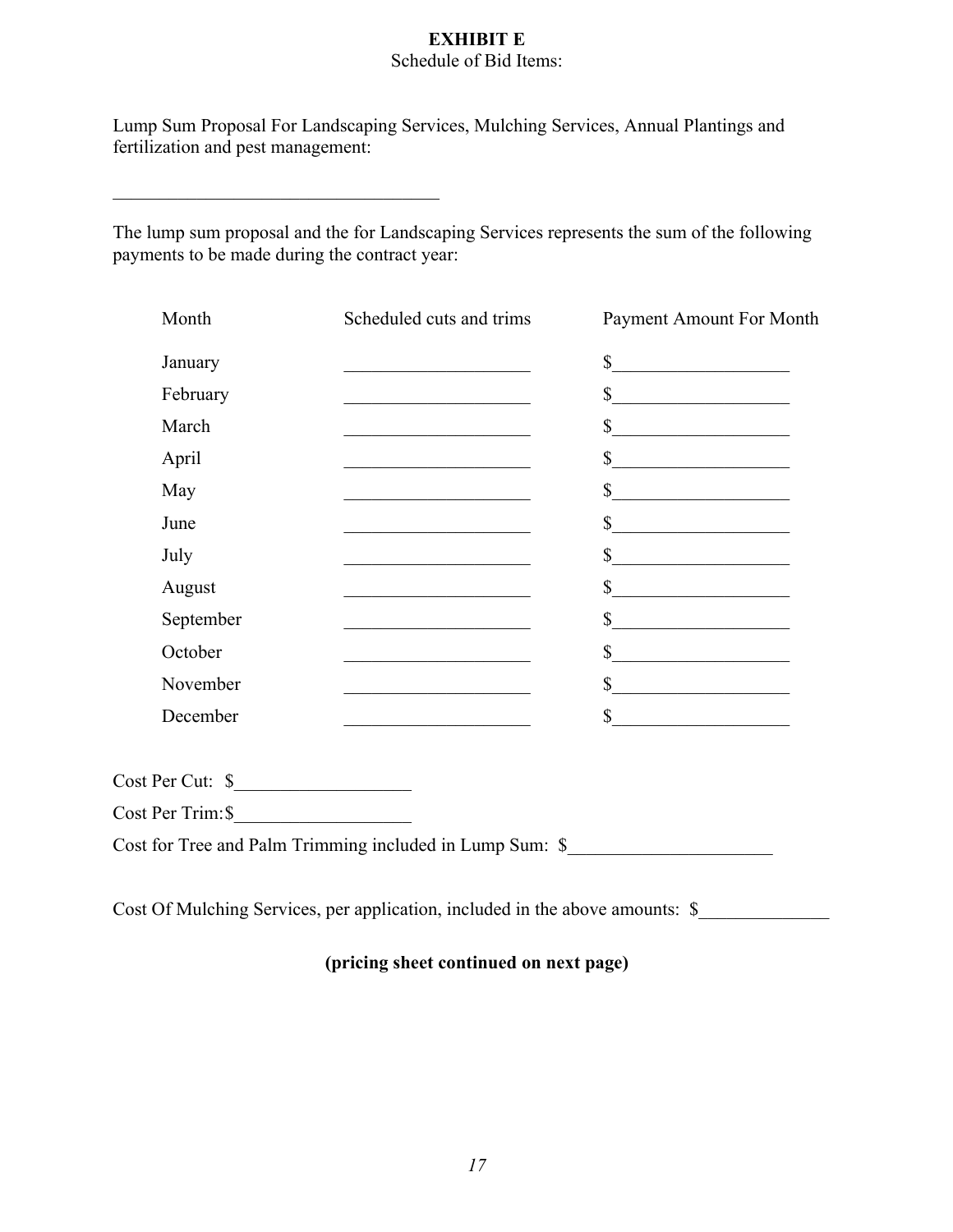# **(Exhibt E, Pricing Page, Continued)**

Cost of Annual Plantings (2,000 annual count allowance) , including preparation of beds and fertilizing during planting:

|                      | Proposed OR Typical Plant Material                                | Lump Sum Price For Planting<br><b>Including Plant Material</b> |
|----------------------|-------------------------------------------------------------------|----------------------------------------------------------------|
|                      | Including Individual Size Of Material                             |                                                                |
| October              |                                                                   | \$                                                             |
|                      |                                                                   |                                                                |
| May                  |                                                                   |                                                                |
|                      | Cost of Fertilization and Pest Control included in                |                                                                |
| lump sum price above |                                                                   | \$                                                             |
|                      | Additional Cost to clean small traffic circles (Area 8 from Map). | S                                                              |
|                      |                                                                   | per cleaning                                                   |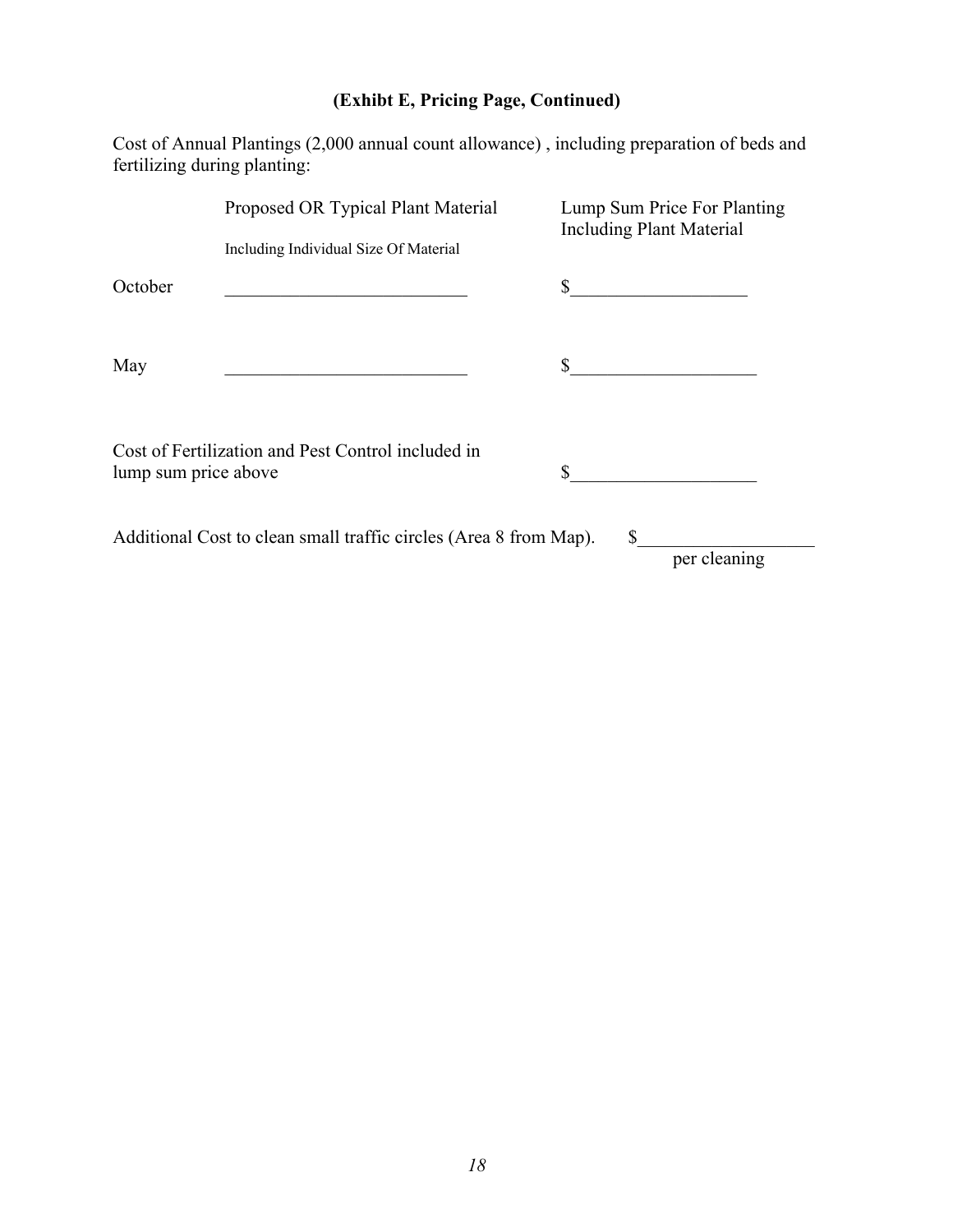# **EXHIBIT G SWORN STATEMENT OF FACTS AND SUBMISSION**

| being the                                                                                     | of |
|-----------------------------------------------------------------------------------------------|----|
| Title of Person Signing Below<br>Name of Authorized Officer, Owner, or Representative         |    |
| , and a duly authorized officer, owner, or                                                    |    |
| Name of Company                                                                               |    |
| representative of same, do hereby swear or affirm that the documents submitted to the Belmont |    |
| Lakes Community Development District, in response to its solicitation for bids for landscape  |    |
| maintenance, have been reviewed by me, and, to the best of my knowledge, have been faithfully |    |
| prepared without ommission, error, or concealment of any material fact or representation and  |    |
| , by virtue of my position as<br>that I am authorized by                                      |    |
| Name of Company                                                                               |    |
| , to execute this submission and to ultimately bind                                           |    |
| Title of Person Signiing Below                                                                |    |
| by its terms, conditions, and descriptions.                                                   |    |
| Name of Company                                                                               |    |
|                                                                                               |    |
| Signature of Authorized Officer, Owner, or Representativ<br>Date Signed                       |    |
|                                                                                               |    |
|                                                                                               |    |

Printed or Typed Name of Authorized Officer, Owner, or Representative

Notary Seal and Signature Below: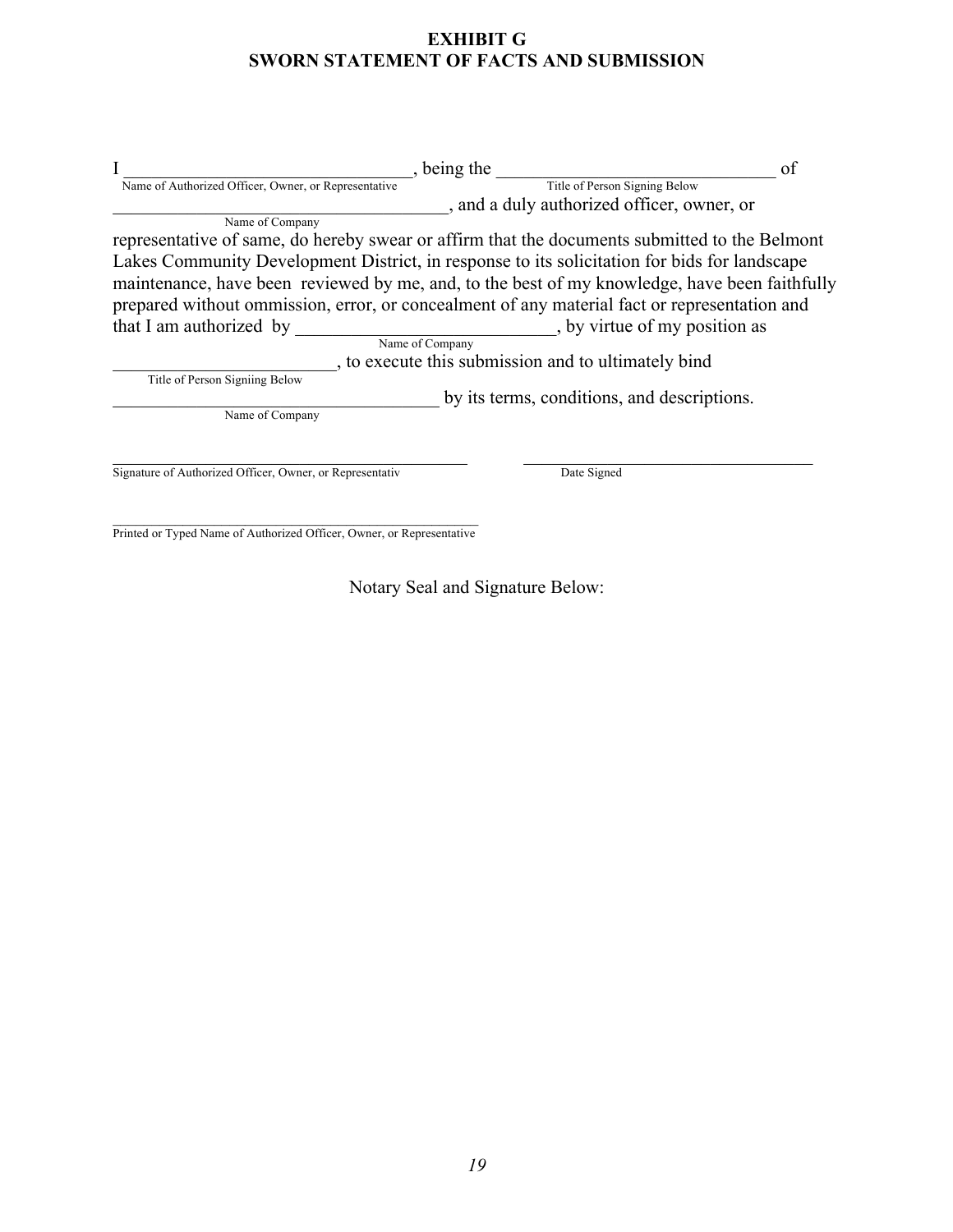# **EXHIBIT H EVIDENCE OF PARTICIPATION IN E-VERIFY**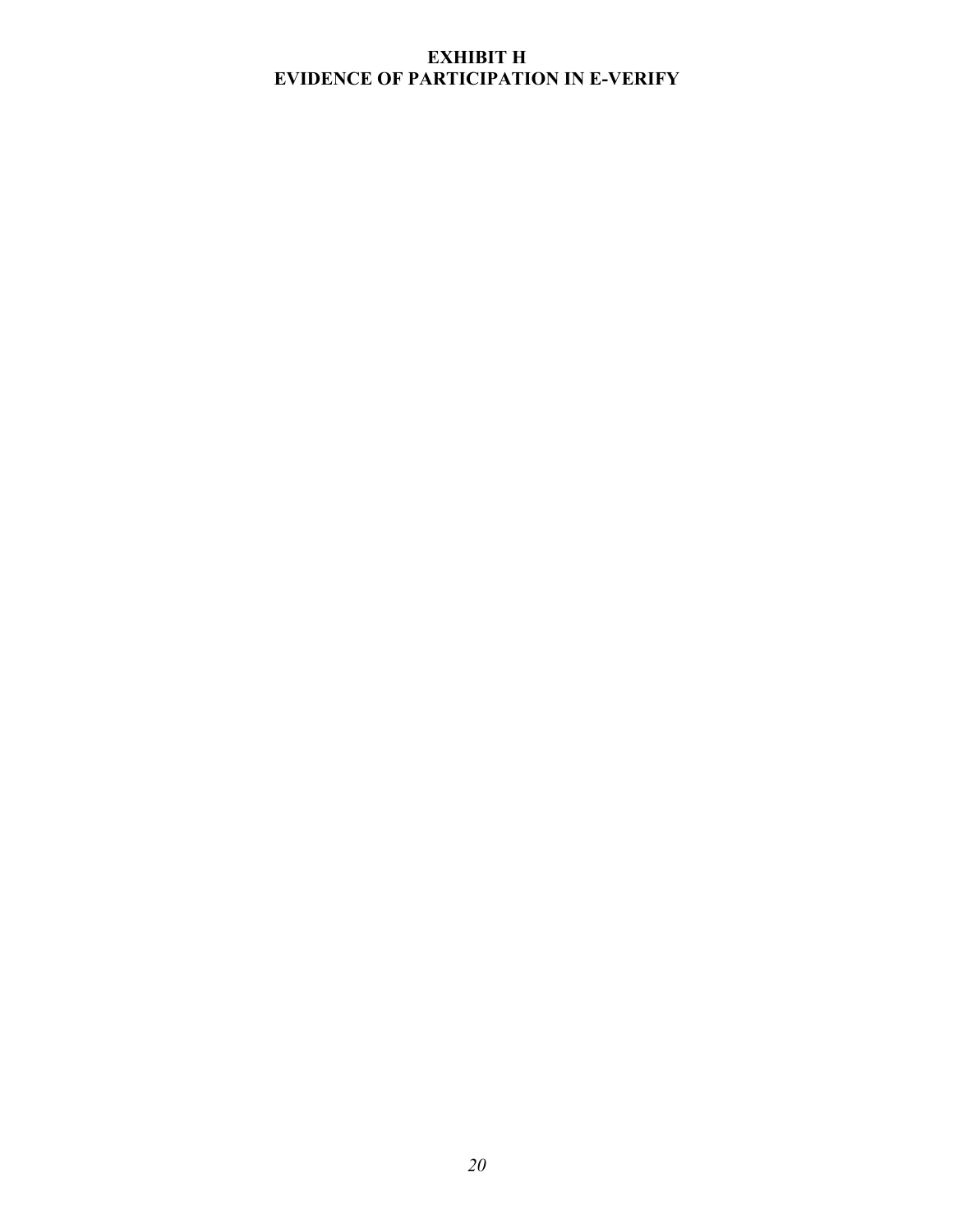#### **ATTACHMENT "A" LOCATION OF WORK**

#### Belmont Lakes Community Development District Landscape Maintenance Bid Specifications

Please refer to the accompanying annotated aerial of the District for General Guidance on the limits of work. Areas to be covered specifically will be noted during the mandatory pre-bid meeting to be held onsite.

Area 1. Generally, the entry and exit from the community to and from 14<sup>th</sup> Street, including the area around the guardhouse and entryway monument signs on either side. Typically, where most annuals are planted.

Area 2. Generally, the area from the entryway west to  $154<sup>th</sup>$  Avenue, including the swale area between  $14<sup>th</sup>$  Street and the sidewalk and from the sidewalk to and past the landscape buffer.

Area 3. Generally, the area from the entryway east to where the sidewalk ends, including the swale area between 14th Street and the sidewalk and from the sidewalk to and past the landscape buffer.

Area 4. Generally, the area from  $14<sup>th</sup>$  street to SW  $17<sup>th</sup>$  Street from the sidewalk up to and past the landscape buffer.

Area 5. Generally, the south area of the canal from 154<sup>th</sup> Avenue to the property's end, up to the fencing. The area north of the canal is not included in this maintenance.

Area 6. Generally, the area along  $17<sup>th</sup>$  Street from the fence to the street.

Area 7. Generally, the area from the guardhouse/entryway to include the traffic circle, tennis court area and palms along the south side of 15<sup>th</sup> place.

Area 8. The traffic islands (not irrigated).